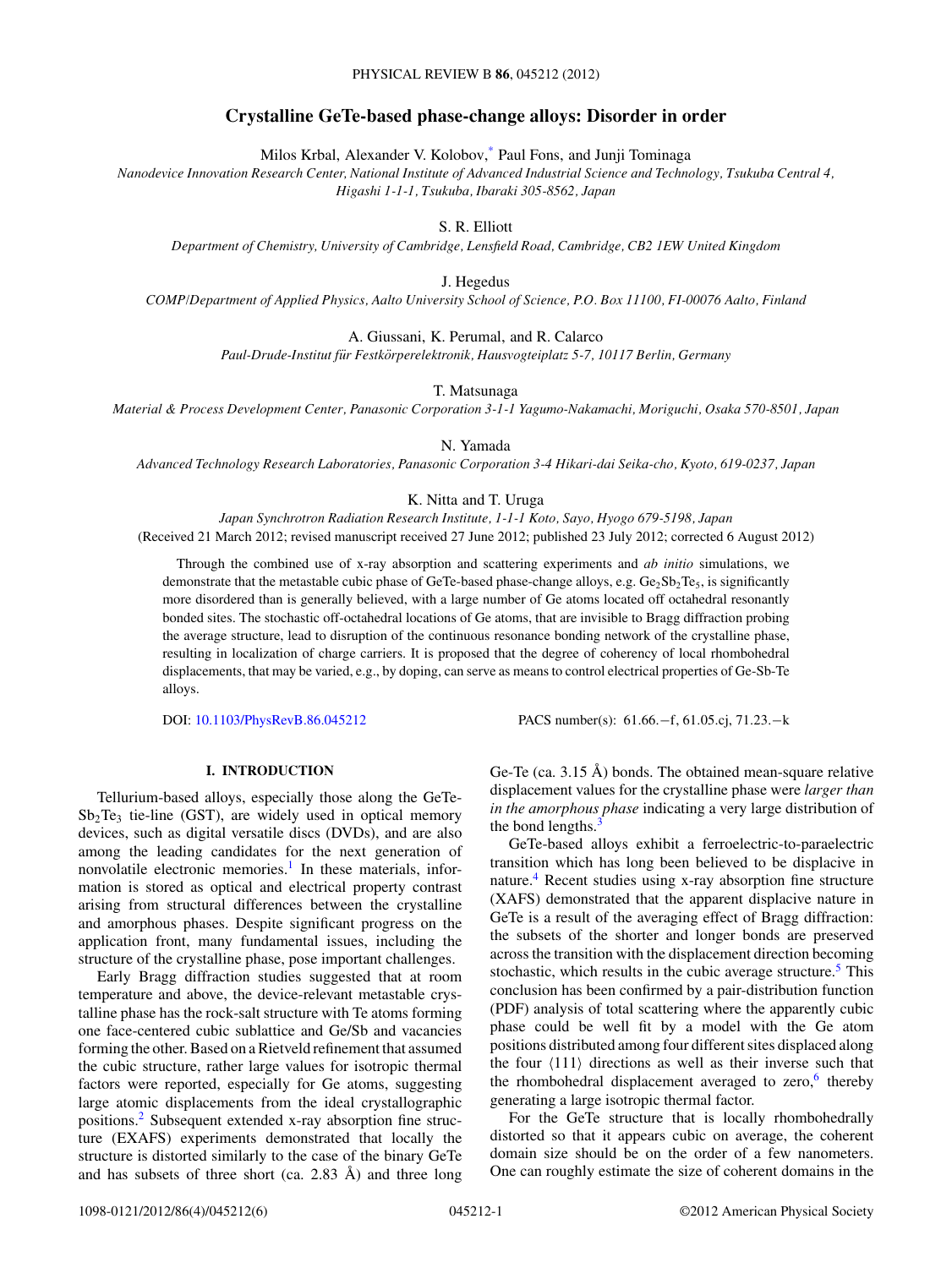<span id="page-1-0"></span>

2 theta (degrees)

FIG. 1. (Color online) Simulated x-ray powder diffraction patterns  $(\lambda = 1.541 \text{ Å})$  for the low-temperature rhombohedral (Rh) and high-temperature cubic (C) phases of GeTe with different coherence domain sizes (shown in the upper right-hand corner of the corresponding panel). Peaks in the cubic phase are labeled.

high-temperature (locally rhombohedrally distorted but apparently cubic) phase of GeTe by simulating x-ray diffraction spectra. Figure 1 shows the results of such simulations performed using CrystalMaker and CrystalDiffract. For larger coherent domains (20 nm in the left-side panel), the spectra for the rhombohedrally distorted and cubic phases are clearly different with the peaks located at ca. 26◦ and 43◦ split in the rhombohedral phase. At the same time, these peaks merge into a single broad peak (with an apparently large isotropic temperature factor) for grain sizes of 4 nm and below (right-side panel); the patterns for the rhombohedrally distorted and cubic phases become essentially identical and apparently cubic. The grain sizes in the real sample can be larger than the coherence domain size.

When additional disorder is introduced, e.g., due to doping (alloying with  $Sb<sub>2</sub>Te<sub>3</sub>$  may be considered as doping from this perspective), the temperature of the ferroelectric-toparaelectric transition decreases which was interpreted as a doping-induced disordering of the Ge sublattice.<sup>[7,8](#page-5-0)</sup> It should also be noted that the charge carriers in crystalline GST experience Anderson localization that is typically associated with lattice disorder.<sup>[9](#page-5-0)</sup>

Bonding in crystalline phase-change materials is usually de-scribed as being resonant<sup>[10](#page-5-0)</sup> with shorter, essentially covalent, bonds and longer resonance bonds formed through the back lobes of the same *p* orbitals that are used to form the shorter bonds. Below we demonstrate that stochastic distortions have a drastic effect on the nature of interatomic interactions and consequently on material properties.

The shorter and longer bonds exhibit a strong bonding energy hierarchy and during the amorphization process the longer resonance bonds break with the covalent backbone being preserved.<sup>[11](#page-5-0)</sup> The current consensus is that, in the amorphous phase of Ge, atoms are located on both tetrahedral sites (four essentially equal Ge-Te bonds ca. 2.61  $\AA$  long) and on lower coordinated sites with octahedral bonding angles. The latter can be described as being  $3 + n$  coordinated sites<sup>12,13</sup> with three shorter (ca. 2.75 Å) Ge-Te bonds and additional  $n$ neighbors located at interatomic distances of ca. 3.10 Å. From this perspective, the coordination number of Ge species in the crystalline phase can be described as  $3 + 3$ , i.e., the difference in bonding between the crystalline and amorphous phases being essentially in the number of "resonantly" interacting Ge-Te pairs. The number of resonantly bonded Te neighbors has a drastic effect on the Ge *K*-edge x-ray absorption near-edge structure (XANES) spectra, $12$  which can serve to distinguish between the crystalline  $(n = 3)$  and amorphous (*n <* 3) structures. (XANES is a technique that is suitable to discern local differences in bonding due to its nanometerorder sampling length as well as its sensitivity to higherorder correlations via the angular dependence of multiple scattering. $^{14}$ )

In this work, we report on experimental XAFS and total scattering measurements as well as *ab initio* simulations that allow us to propose a consistent nanometer-scale structure for the crystalline phase of GeTe-based phase-change alloys.

#### **II. EXPERIMENTAL AND SIMULATIONAL DETAILS**

Polycrystalline samples were prepared by rf sputtering and subsequent annealing; epitaxial layers used in this work were grown at the Paul Drude Institute on InAs(001) substrates, the growth conditions being described in Ref. [15.](#page-5-0) XAFS and total scattering measurements were performed at SPring-8 on beamlines BL01B1 and BL02B2, respectively; more details can be found elsewhere.<sup>[6](#page-5-0)</sup> XANES simulations were performed using the procedure described in Ref. [12.](#page-5-0)

## **III. RESULTS AND DISCUSSION**

First, we used EXAFS to compare the disorder in the Ge and Te sublattices. Figure 2 shows Fourier-transformed Te *K*-edge and Ge  $K$ -edge EXAFS spectra of GeTe and  $Ge_2Sb_2Te_5$ . In the binary material GeTe the second (like-atom) peaks are clearly observed at both the Ge and Te edges. At the same time, in  $Ge_2Sb_2Te_5$ , the second-nearest neighbor peak (for the Ge  $K$  edge) corresponding to Ge-Ge(Sb) correlations at 4.25 Å essentially disappears indicating increased disorder in the Ge(Sb) sublattice. To a first approximation, the structure can be viewed as a superposition of an ordered Te fcc lattice



FIG. 2. (Color online) Fourier transformed Ge *K*-edge and Te  $K$ -edge EXAFS spectra of (poly)crystalline GeTe and  $Ge_2Sb_2Te_5$ alloys measured at 10 K. Labels "I" and "II" refer to the first- and second-nearest neighbor shells, respectively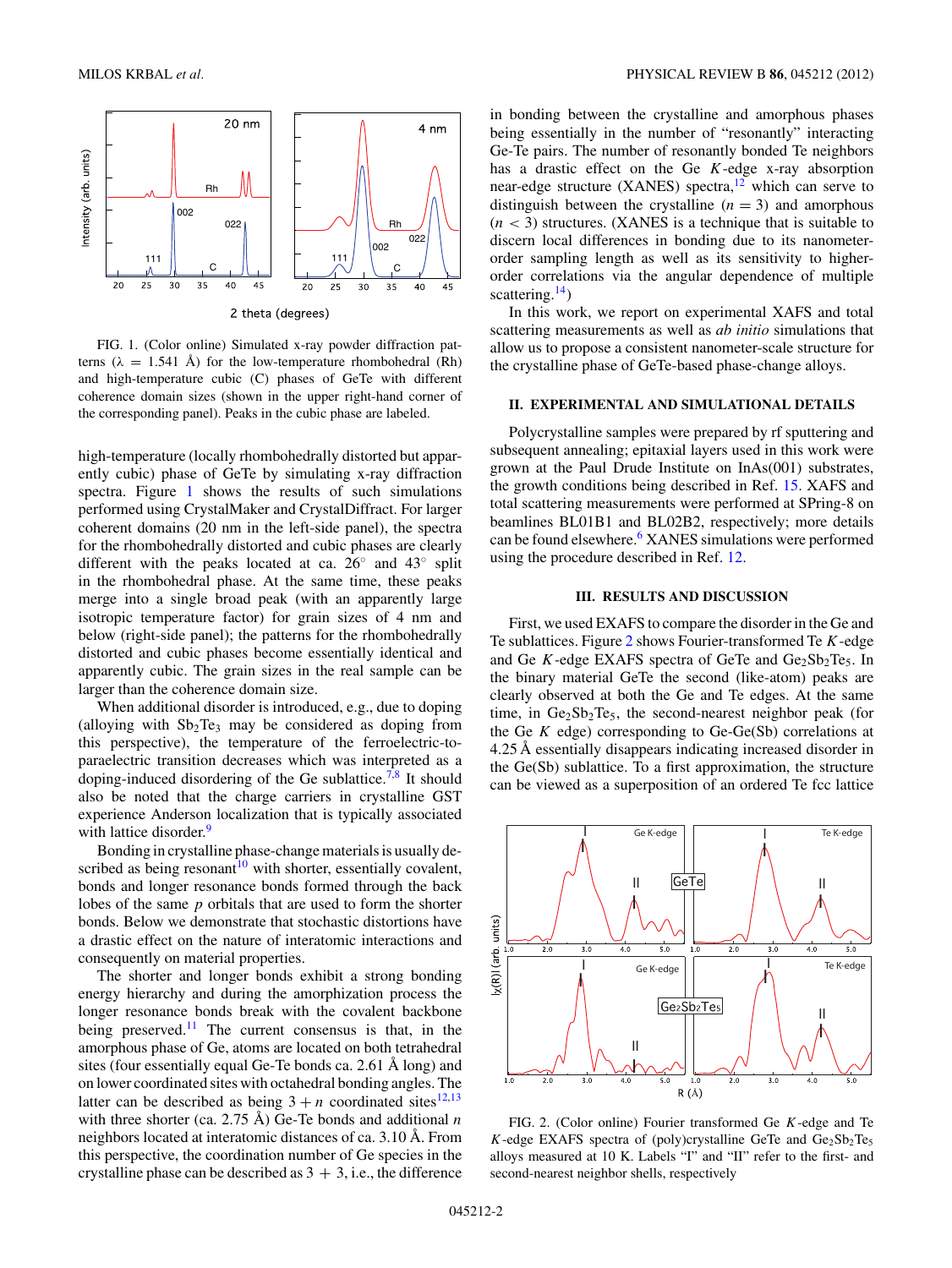

FIG. 3. (Color online) Experimental (at 20 K) and simulated Ge *K*-edge XANES (upper panel) and Fourier-transformed EXAFS (lower panel) spectra for the metastable cubic phase of  $Ge_2Sb_2Te_5$ . Simulations were done for two different models (a) and (b) (see text for details).

and a disordered Ge/Sb lattice. A similar result, i.e., increased local disorder, was also observed for GeTe doped with nitrogen and carbon.<sup>8</sup>

We have further performed XANES simulations to investigate the nanometer-range structure of the crystalline phase. Figure 3 (upper panel) shows experimentally measured Ge *K*edge XANES spectra for the crystalline phase of  $Ge_2Sb_2Te_5$  (a polycrystalline film as well as an epitaxial film) together with simulated spectra generated using different models. Model (a) is a relaxed rock-salt structure of  $Ge_2Sb_2Te_5$  (containing 20 Ge atoms) obtained through density-functional-theory simulations.<sup>16</sup> A fragment of such a structure with a Ge atom at the center is shown in the figure. One can immediately see that in the region between the dashed lines, where the slope serves as a fingerprint to distinguish between the crystalline and amorphous phases, both structures yield XANES spectra that are significantly different from the simulated one. This result is in stark contrast to the case of amorphous  $Ge_2Sb_2Te_5$  where the agreement between experiment and simulations was nearly perfect (see Fig. 3 of Ref. [12\)](#page-5-0) and demonstrates that while the rock-salt model provides an adequate description of the global structure, it fails to describe accurately the short-range order of the crystalline phase of  $Ge_2Sb_2Te_5$ . At the same time, structure (b), obtained by rapidly quenching *in silico* liquid  $Ge_2Sb_2Te_5$ , such that it contains a large number of covalently bonded configurations (a typical fragment with a central Ge atom is shown), gives a near-perfect agreement with experiment. Models (a) and (b) were also used to simulate EXAFS: the experimentally measured spectrum for the crystalline phase is also much better reproduced by the locally disordered structure (Fig. 3, lower panel) which gives further support to our conclusions.

Nonresonantly bonded Ge atoms in GeTe can be of two kinds: (i) Ge atoms at grain boundaries; and (ii) Ge atoms located at boundaries between coherent domains formed as a result of the ferroelectric order-disorder transition. The fact that the spectra for the polycrystalline film that contains numerous grain boundaries and epitaxial films are rather similar and both different from the simulated spectra for the rock-salt structure clearly demonstrates that the disagreement between experiment and simulations does not arise from the presence of grain boundaries.

We believe that this discrepancy is an intrinsic feature of the crystalline phase and arises from the fact that Ge atoms in GeTe (and GeTe-based alloys) are stochastically displaced. Indeed, while the subsets of the shorter and longer bonds with an extended resonance network can exist for the phase [Fig. [4\(b\)\]](#page-3-0) assuming an ordered *cubic* Te sublattice suggested by the global rock-salt structure, in the case of a *rhombohedrally* distorted Te sublattice phase some of the Ge atoms necessarily become misaligned [Fig. [4\(c\)\]](#page-3-0). As has been demonstrated earlier, loss of atomic alignment leads to the destruction of resonance bonds and subsequently the formation of a disordered phase.<sup>[11,17](#page-5-0)</sup> As a result, a fraction of Ge atoms has a local structure similar to that in the amorphous phase, which accounts for the observed slope in region II in the experimental XANES spectrum.

With an increase in temperature, the rhombohedral angle approaches  $90°$  (Fig. [5\)](#page-3-0) as demonstrated by PDF analysis of the total scattering, possibly enabling the formation of a more extended resonance bonding network.

The existence of covalently bonded fragments in the crystalline phase can be explained by the fact that the energy difference between the crystalline and amorphous phases (measured using differential scanning calorimetry) is in the  $\Delta E$  range of 28 to 42 meV/atom.<sup>[18](#page-5-0)</sup> Considering such fragments as defects within the (ideally) resonantly bonded crystal, one can make a simple estimate of the fraction of such defects  $(e^{-\frac{\Delta E}{kT}})$ ; at room temperature one obtains as many as 30% of covalently bonded configurations in the nominally resonantly bonded crystalline phase. Furthermore, the small formation energy implies that their presence in the resonantly bonded crystalline phase is an intrinsic feature of the latter. It is interesting to note that the observation of a significant fraction of Ge atoms located off octahedral sites has recently been reported by high-resolution transmission electron microscopy.<sup>19</sup>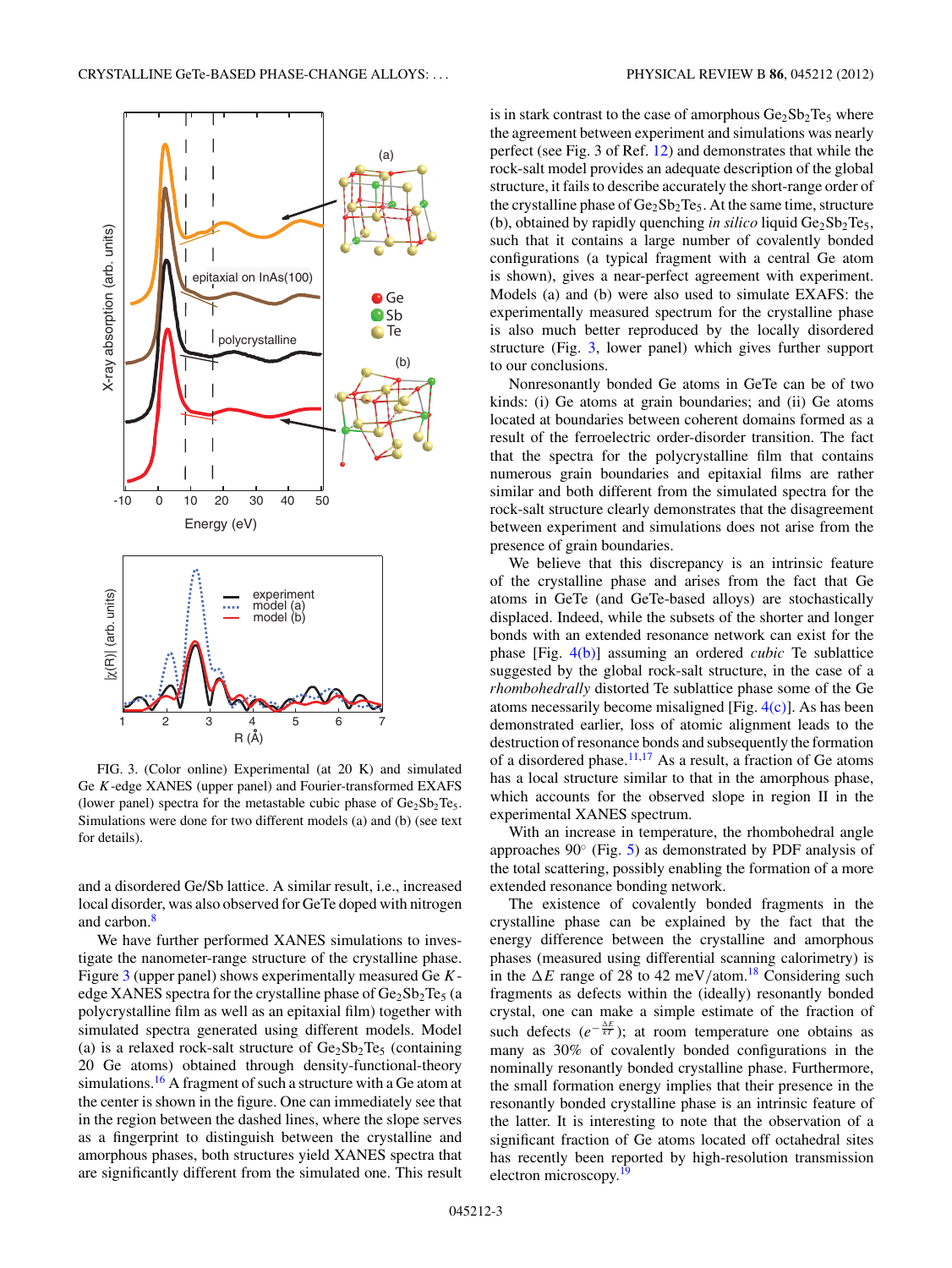<span id="page-3-0"></span>

FIG. 4. Schematic two-dimensional illustration of stochastic distortions causing destruction of the continuous resonant-bonding network. When one starts with (a) the perfect rock-salt structure, (b) a cubic phase of GeTe with randomly displaced Ge atoms can be reproduced using a larger unit cell that includes differently distorted Ge atoms preserving the necessary alignment for the formation of a continuous resonant-bonding network. At the same time, for the case of (c) the rhombohedral structure, space cannot be filled with differently oriented rhombohedra resulting in atomic misalignment and subsequent rupture of certain resonant interactions. For simplicity we assume (see Fig. [1\)](#page-1-0) that Ge atoms are randomly displaced within an ordered Te sublattice.

We now address the effect of the presence of off-resonance Ge sites on the electrical properties of phase-change alloys. GeTe (and possibly GST alloys) is a degenerate p-type semiconductor with the top of the valence band formed by *p* electrons. It is these *p* electrons that determine both bonding and charge transport. In the near-perfect cubic phase all atoms and consequently their *p* orbitals are aligned, and



FIG. 5. (Color online) Temperature dependence of the rhombohedral angle in crystalline GeTe obtained from a PDF analysis of the total scattering.



FIG. 6. (Color online) Comparison of the resistivity change in Ge1Sb2Te4 upon heating across the crystallization temperature (red line) $9$  and in a composite compound of carbon black and high-density polyethylene upon changing the composition across the percolation threshold (blue circles)[.21](#page-5-0)

the resonant-bonding network extends throughout the crystal, while in the amorphous phase resonance bonding is localized to within several interatomic distances. Consequently, the two phases have very strong property differences, as exemplified by the large changes in quantities, such as optical or conductivity contrast.

Destruction of the continuous resonant network of the crystalline phase, due to the intrinsic structural disorder described above, which can be alternatively described as inclusion of covalently bonded fragments with a more localized bonding nature, has a drastic effect on the properties of the material. We believe that a gradual increase in conductivity during annealing above the crystallization temperature (which follows an abrupt decrease due to crystallization) reported earlier for Ge-Sb-Te alloys and explained in terms of Anderson localization<sup>9</sup> may also be caused by the presence of covalently bonded fragments within the crystalline phase that serve to disrupt the continuity of the resonant-bonding network in a way similar to the vandalized grid description of a percolation process[.20](#page-5-0) Indeed, the reported behavior is remarkably similar (see Fig. 6) to the percolation threshold observed in materials that are mixtures of conducting and insulating phases when an abrupt drop in resistivity due to the formation of a continuous percolating current path is followed by a much slower decrease in resistivity due to an increasingly large fraction of the conductive phase. $2<sup>1</sup>$  Similarly to the formation of extended conducting phases in heterogeneous mixtures, in phase-change materials, as the temperature is increased, the rhombohedral angle approaches  $90°$  (Fig. 5) enabling the formation of a more extended resonance bonding network [Fig.  $4(c) \rightarrow$  Fig.  $4(b)$ ] with a concomitant increase in conductivity in agreement with experiment.<sup>[9](#page-5-0)</sup>

We suggest that the observed changes in conductivity may be related to postcrystallization ordering of the material. To verify this idea we investigated intermediate-range order structural changes in  $Ge_2Sb_2Te_5$  across the crystallization temperature and up to 150 degrees above it with the heating ramp of 0.3 deg/min using XANES measurements. Figure [7](#page-4-0) (upper panel) shows the XANES spectra for the  $Ge_2Sb_2Te_5$  sample measured at different temperatures. In Fig. [7](#page-4-0) (lower panel) we show the fitting results when the experimental XANES spectra were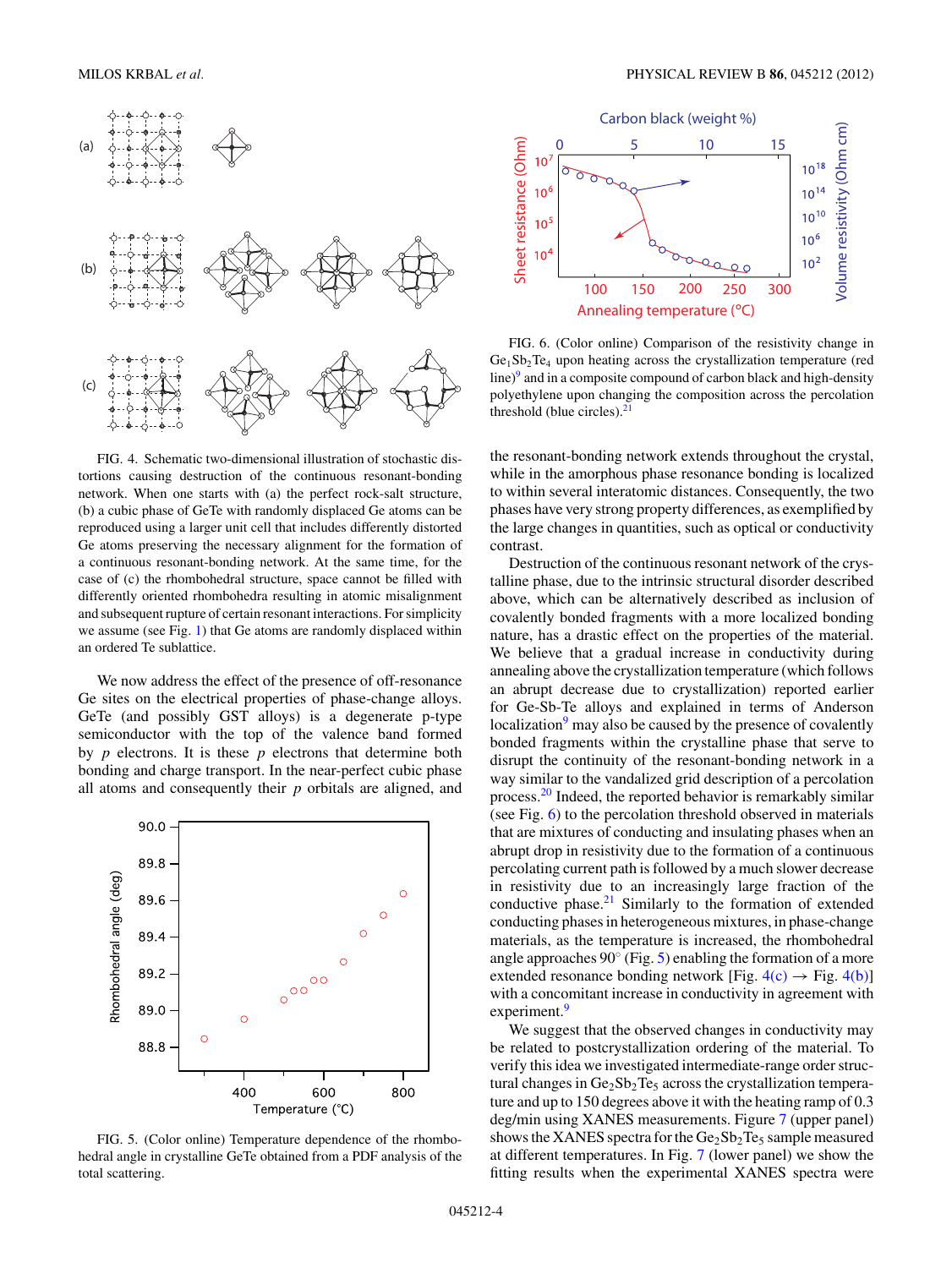<span id="page-4-0"></span>

FIG. 7. (Color online) (Upper panel) Temperature evolution of  $Ge_2Sb_2Te_5$  XANES spectra during the crystallization process, and (Lower panel) the amount of the crystalline phase obtained from fitting the experimental spectra as a weighted sum of the amorphous and crystalline phases. One can clearly see that a rapid crystallization is followed by a rather long postcrystallization "tail."

fitted as a weighted sum of the initial (amorphous) and the final (well crystallized) states. One can see that up to the onset of crystallization, the structure remains unchanged (amorphous). This is followed by a rapid crystallization process (at ca. 160  $\degree$ C) resulting in an abrupt increase of the fraction of the crystallized phase. Interestingly, the crystallization process has a rather long "tail" well above the crystallization temperature (up to  $220\textdegree C$ ) when the degree of ordering in the material continues to increase, in agreement with the above idea. At the same time, the fact that there is no structural modification below the onset of crystallization demonstrates that changes in electrical conductivity in this temperature range are associated with thermal generation of charge carriers rather than with the structural modification of the material.

The existence of nonresonantly bonded Ge atoms is also manifested in the optical properties. In Fig.  $8(a)$ , we show simulated optical parameters for GeTe with different degrees of local disorder. To model the effect of increased local distortion upon the optical properties, we performed a series of density functional theory (DFT) calculations for the GeTe binary alloy studied earlier.<sup>[11](#page-5-0)</sup> Previously, we have shown that a model containing 64 atoms, with Ge atoms randomly displaced along the pseudocubic  $\langle 111 \rangle$  directions such that Ge-Te distances are equal to  $2.61$  Å (the Ge-Te bond length in the amorphous



FIG. 8. (Color online) (a) Local disorder-induced variations of optical constants of GeTe; numbers indicate the numbers of resonantly bonded octahedral fragments. (b) Experimentally measured optical constants of  $Ge_2Sb_2Te_5$  as a function of annealing temperature. The direction of local order increase is indicated by arrows.

phase) with maximized atomic misalignment by randomly displacing tellurium atoms from their original crystallographic positions and thus disrupting the resonant bonding nature in the structure, was unstable and led to the spontaneous disintegration of crystalline GeTe into an amorphous state.<sup>[11](#page-5-0)</sup> This state—which still retained the average cubic structure was considered to be maximally disordered locally.

Assuming that the Te sublattice of GeTe is more stable and crystallization starts with the ordering of the Te sublattice (cf. Fig. [2\)](#page-1-0), we gradually re-established the ordered structure by moving Te atoms back into the crystallographic positions of the GeTe crystalline phase. Since the extended  $p - p$  orbital interaction between the Ge and Te atoms requires a high degree of atomic alignment, the resonant bonding nature can be restored if all six Te atoms neighboring the same Ge atom occupy their proper crystallographic positions. We gradually moved Te atoms back to form one, two, four, etc., octahedrally bonded units and finally the equilibrium GeTe structure (32 octahedral units) was restored. As one can see, the extinction coefficient *k* gradually increases with an increase in the number of resonantly bonded octahedral sites.

Figure 8(b) shows experimentally measured values of *k* obtained through ellipsometry measurements for  $Ge_2Sb_2Te_5$  after annealing at different temperatures above the crystallization temperature. We have chosen  $Ge_2Sb_2Te_5$  for the experimental measurements because the range of property change upon annealing above the crystallization temperature is larger for this material than for GeTe (Ref. [9\)](#page-5-0). As can be seen, *k* increases with increasing annealing temperatures, i.e., with an increase in local order. This result is in agreement with the published data obtained by others $^{22}$  $^{22}$  $^{22}$  as well as with the simulations shown in Fig.  $8(a)$  and demonstrates a strong effect of the degree of local order on optical properties which is also in line with the results obtained in Ref. [23.](#page-5-0)

#### **IV. CONCLUSIONS**

In summary, our results show that the cubic rock-salt-like phase of GeTe-based phase-change alloys is intrinsically disordered from a bonding nature perspective and contains a